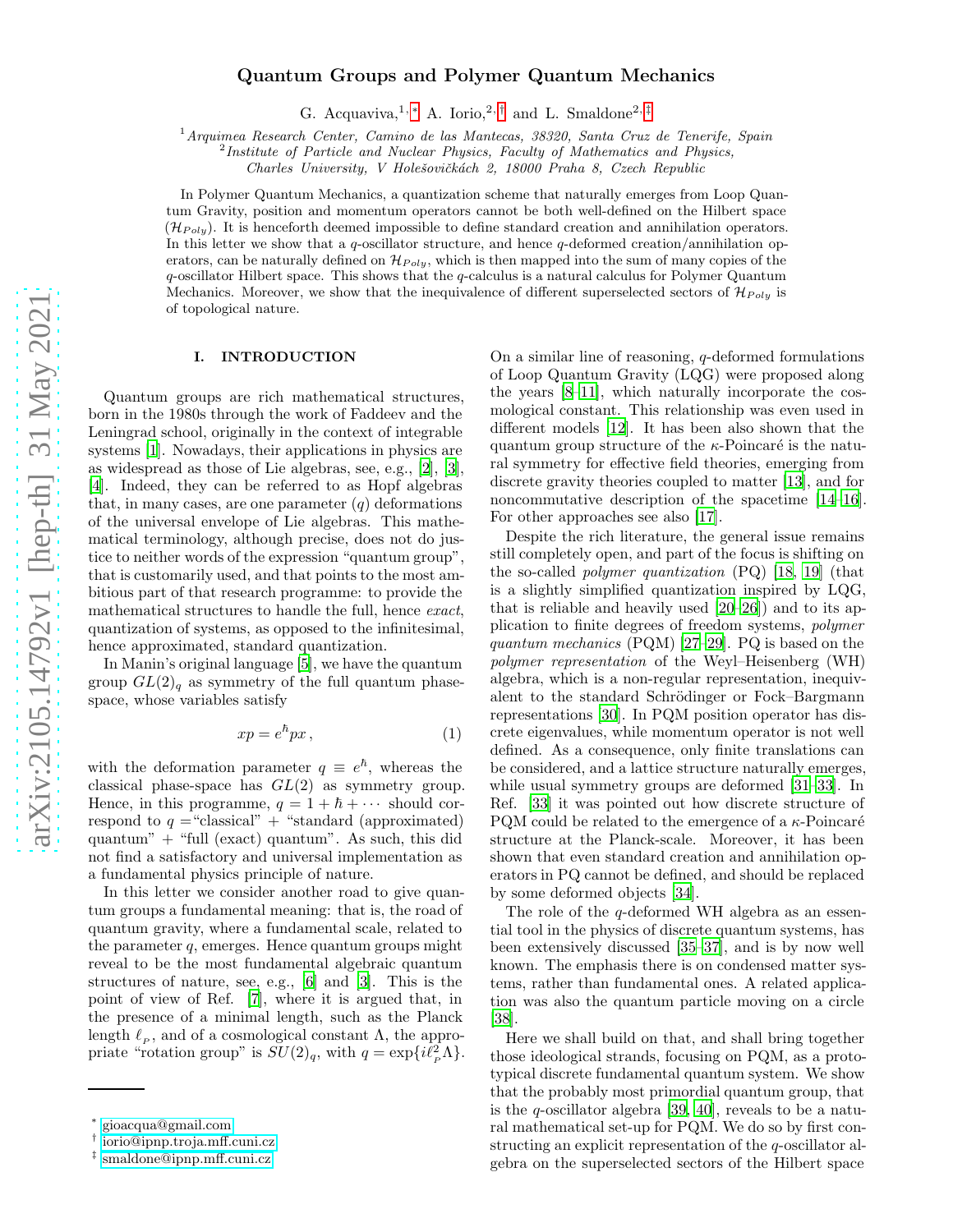of PQM. Then, we show that each such sector can be mapped into the sum of two copies of q-oscillator Hilbert space. Moreover, we show that the inequivalence of different representations of q-WH, corresponding to different superselected Hilbert spaces, is related to the topological inequivalent quantizations of a quantum particle moving on a circle. Finally, the role of q-calculus as the natural calculus for PQM is emphasized.

## II. BASICS ON PQM AND ON q-WH

The basic algebra of quantization, that is the WH algebra, is defined by

$$
U(\lambda) U(\nu) = U(\lambda + \nu), \quad V(\mu) V(\rho) = V(\mu + \rho) (2)
$$

$$
U(\lambda) V(\mu) = e^{-i \lambda \mu} V(\mu) U(\lambda), \qquad (3)
$$

where  $U, V$  are bounded operators on some Hilbert space  $\mathcal{H}, \lambda, \mu, \nu, \rho \in \mathbb{R}, U(0) = V(0) = \mathbb{I}$  and  $U(-\lambda) =$  $U^*(\lambda), V(-\mu) = V^*(\mu).$ 

The polymer representation of the WH algebra is a non-regular representation on the space of *cylindrical* functions

$$
f(k) = \sum_{n} f_n e^{-ikx_n}
$$
 (4)

for all possible discrete sets  $\{x_n \in \mathbb{R}\}$ . Such Hilbert space is usually indicated as  $\mathcal{H}_{Poly} = L^2(\mathbb{R}_b, d\mu_H)$ , and it is the Bohr compactification of the real line [\[41\]](#page-4-28), equipped with a translation invariant Haar measure [\[19](#page-4-14), [28,](#page-4-29) [42\]](#page-4-30).

An uncountable basis is thus given by the functions  $(k|x) \equiv e^{-ikx}$ , such that  $\langle x|y \rangle = \delta_{xy}$ , and  $\delta_{xy}$  is to be seen as a Kronecker delta rather than a Dirac delta.

Explicitly  $U(\lambda)f(k) = f(k-\lambda), V(\mu)f(k) = e^{i\mu k}f(k)$ or  $U(\lambda)|x_n\rangle = e^{i\lambda x_n} |x_n\rangle, V(\mu)|x_n\rangle = |x_n - \mu\rangle.$ 

It is also possible to define a position operator  $Q \equiv$  $-i\frac{\mathrm{d}U(\lambda)}{\mathrm{d}\lambda}$  $\frac{U(\lambda)}{d\lambda}\Big|_{\lambda=0}$ , such that

$$
Q|x_n\rangle = x_n|x_n\rangle, \qquad (5)
$$

but it is not possible to define the corresponding momentum operator, because  $V(\mu)$  is discontinuous in  $\mu$ . In fact  $\lim_{\mu\to 0}\langle x|V(\mu)|x\rangle = 0$ , while  $\langle x|V(0)|x\rangle = 1$ [\[19](#page-4-14)]. Then, the usual ladder operators descending from  $Q \pm iP$  cannot be defined on  $\mathcal{H}_{Poly}$  [\[34\]](#page-4-22).

Such discontinuity in the generator of spacetranslation naturally leads to the existence of a minimal length  $\varepsilon$ , known as *polymer length*, such that  $x_n =$  $x_0 + n\varepsilon$ ,  $x_0 \in [0, \varepsilon)$ , i.e.  $\mathcal{H}_{Poly}$  decomposes into the direct sum of separable (superselected) Hilbert spaces [\[19](#page-4-14), [43\]](#page-4-31)

$$
\mathcal{H}_{Poly} = \bigoplus_{x_0 \in [x_0, \varepsilon)} \mathcal{H}_{Poly}^{x_0}.
$$
 (6)

and, in each  $\mathcal{H}_{Poly}^{x_0}$ , a state  $|\psi\rangle_{x_0}$  can be expanded as

<span id="page-1-4"></span>
$$
|\psi\rangle_{x_0} = \sum_{n=-\infty}^{+\infty} c_n |x_n\rangle \equiv \sum_{n=-\infty}^{+\infty} c_n |x_0 + n\varepsilon\rangle, (7)
$$

$$
\psi_{x_0}(k) = (k|\psi\rangle_{x_0} = e^{-ikx_0} \sum_{n=-\infty}^{+\infty} c_n e^{-in k \varepsilon}, \quad (8)
$$

Note that  $\mathcal{H}_{Poly}$  is still non-separable.

A momentum operator on the lattice is thus defined as [\[19,](#page-4-14) [28,](#page-4-29) [31,](#page-4-20) [33](#page-4-21), [43](#page-4-31)]

$$
P_{\varepsilon} \equiv -i \frac{V(\varepsilon) - V(-\varepsilon)}{2 \, \varepsilon} \,. \tag{9}
$$

By using  $[Q, V(\mu)] = -\mu V(\mu)$ , one finds [\[31\]](#page-4-20):

$$
[Q, P_{\varepsilon}] = i I_{\varepsilon}, \quad [Q, I_{\varepsilon}] = -i \varepsilon^2 P_{\varepsilon}, \quad [P_{\varepsilon}, I_{\varepsilon}] = 0, \tag{10}
$$

where  $I_{\varepsilon} \equiv \frac{V(\varepsilon) + V(-\varepsilon)}{2}$ . These are basic commutators of  $e(2)$  Lie algebra. An explicit representation on  $f(k)$ can be taken from lattice quantum mechanics (LQM) [\[35,](#page-4-23) [44\]](#page-4-32):

<span id="page-1-3"></span>
$$
Q = i \frac{\mathrm{d}}{\mathrm{d}k}, P_{\varepsilon} = \frac{\sin(k\varepsilon)}{\varepsilon}, I_{\varepsilon} = \cos(k\varepsilon). \quad (11)
$$

The  $q$ -oscillator algebra, or  $q$ -WH quantum group, is defined by [\[40,](#page-4-27) [45,](#page-4-33) [46\]](#page-4-34)

<span id="page-1-0"></span>
$$
[a, a^{\dagger}]_q = q^{-N}, \quad [N, a^{\dagger}] = a^{\dagger}, \quad [N, a] = -a, (12)
$$

where  $[A, B]_q \equiv AB - qBA$ , and  $q \in \mathbb{C}$ . By introducing the operator  $H \equiv N + \frac{1}{2}$ , the relations [\(12\)](#page-1-0) lead to the graded Hopf algebra  $B(0|1)$  [\[35,](#page-4-23) [47\]](#page-4-35)

$$
\{a,a^{\dagger}\} = [2 H]_{\sqrt{q}}, [H, a^{\dagger}] = a^{\dagger}, [H, a] = -a,
$$
\n(13)

with the relative coproduct maps

<span id="page-1-1"></span>
$$
\Delta(H) = H \otimes \mathbb{I} + \mathbb{I} \otimes H, \qquad (14)
$$

$$
\Delta(a) = a \otimes q^{\frac{H}{2}} + q^{-\frac{H}{2}} \otimes a, \qquad (15)
$$

$$
\Delta(a^{\dagger}) = a^{\dagger} \otimes q^{\frac{H}{2}} + q^{-\frac{H}{2}} \otimes a^{\dagger}, \qquad (16)
$$

where [\(14\)](#page-1-1) implies  $\Delta(N) = N \otimes \mathbb{I} + \mathbb{I} \otimes N + \frac{1}{2} \mathbb{I} \otimes \mathbb{I}$ , and where symmetric q-numbers are defined as [\[46](#page-4-34), [48](#page-4-36)]

$$
[x]_q \equiv \frac{q^x - q^{-x}}{q - q^{-1}}.
$$
 (17)

Defining  $b \equiv q^{-N/2}a$ ,  $b^{\dagger} \equiv a^{\dagger}q^{-N/2}$ , and renaming  $q^{-2} \to q$ , the relations [\(12\)](#page-1-0) could be rewritten fully in terms of standard commutators [\[35,](#page-4-23) [36,](#page-4-37) [46\]](#page-4-34):

<span id="page-1-2"></span>
$$
[b, b^{\dagger}] = q^N, \quad [N, b^{\dagger}] = b^{\dagger}, \quad [N, b] = -b. \tag{18}
$$

Notice that  $N$  is the same in both versions, while for the b-modes it is useful to introduce the non-symmetric  $q$ -numbers [\[46](#page-4-34), [48](#page-4-36)]

$$
[\![x]\!]_q \ \equiv \ \frac{q^x - 1}{q - 1} \,. \tag{19}
$$

In what follows we shall denote  $[x]_q \equiv [x]$  and  $[x]_q \equiv$  $\llbracket x \rrbracket$ .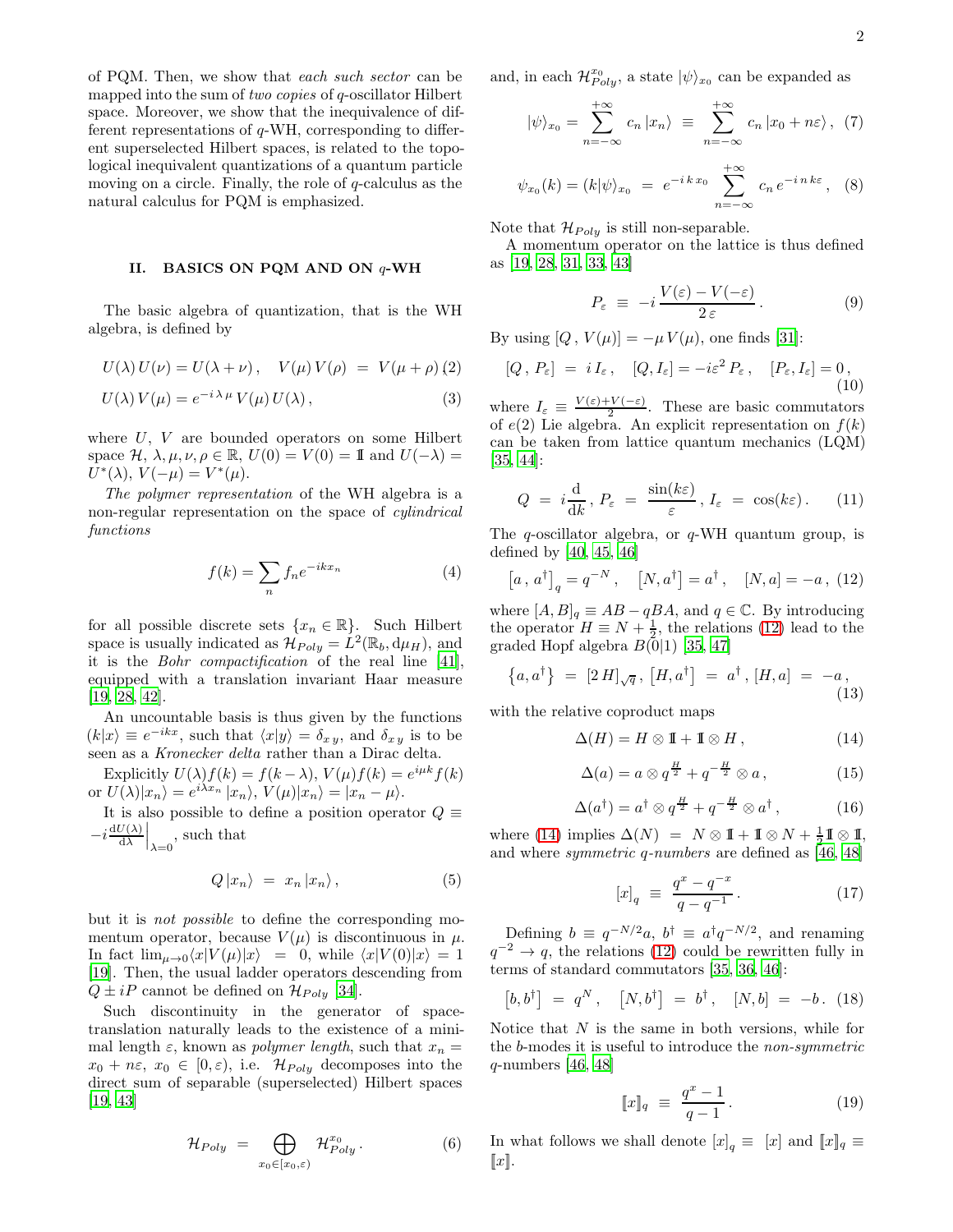#### III. q-WH STRUCTURE OF PQM

Let us now show the polymer representation of  $q$ oscillator. We obtain:

<span id="page-2-0"></span>
$$
a f(k) \equiv V(\varepsilon) \frac{\sin Q_{x_0}}{\sin \varepsilon} f(k) = V(\varepsilon) \left[ \frac{Q_{x_0}}{\varepsilon} \right] f(k), (20)
$$

$$
a^{\dagger} f(k) \equiv V^*(\varepsilon) f(k), \quad N f(k) \equiv \frac{Q_{x_0}}{\varepsilon} f(k), \qquad (21)
$$

with  $f(k) \in \mathcal{H}_{Poly}, q \equiv e^{-i\varepsilon},$  and

<span id="page-2-4"></span>
$$
Q_{x_0} \equiv Q - x_0. \tag{22}
$$

On ket states:

$$
a|x_n\rangle = \frac{\sin(n\varepsilon)}{\sin\varepsilon}|x_n - \varepsilon\rangle = [n]|x_n - \varepsilon\rangle , \quad (23)
$$

$$
a^{\dagger} |x_n\rangle = |x_n + \varepsilon\rangle, \quad N |x_n\rangle = n |x_n\rangle. \tag{24}
$$

It is easy to see that they satisfy the relations [\(12\)](#page-1-0). The coproducts become:

$$
\Delta(a) = V(\varepsilon) \left[ \frac{Q_{x_0}}{\varepsilon} \right] \otimes e^{-\frac{i}{2}(Q_{x_0} + \frac{\varepsilon}{2})} + e^{\frac{i}{2}(Q_{x_0} + \frac{\varepsilon}{2})} \otimes V(\varepsilon) \left[ \frac{Q_{x_0}}{\varepsilon} \right],
$$
(25)

$$
\Delta(a^{\dagger}) = V^*(\varepsilon) \otimes e^{-\frac{i}{2}(Q_{x_0} + \frac{\varepsilon}{2})} + e^{\frac{i}{2}(Q_{x_0} + \frac{\varepsilon}{2})} \otimes V^*(\varepsilon), (26)
$$

$$
\Delta(N) = \frac{1}{\varepsilon} \left( Q_{x_0} \otimes \mathbb{I} + \mathbb{I} \otimes Q_{x_0} \right) + \frac{1}{2} \mathbb{I} \otimes \mathbb{I}. \tag{27}
$$

We can also find a polymer representation of  $q$ -WH in the other form of the commutation relations [\(18\)](#page-1-2):

<span id="page-2-1"></span>
$$
b f(k) \equiv V(\varepsilon) \left[ \left[ \frac{Q_{x_0}}{\varepsilon} \right] \right] f(k) , \qquad (28)
$$

$$
b^{\dagger} f(k) \equiv V^*(\varepsilon) f(k) , \quad N f(k) \equiv \frac{Q_{x_0}}{\varepsilon} f(k) . \quad (29)
$$

Comparing these with  $(20)-(21)$  $(20)-(21)$ , we see that the only difference resides in the definition of the  $q$ operator/number:  $[x]$  is associated with the symmetric q-derivative  $\bar{D}_q$  (see Eq.[\(52\)](#page-3-0) below), while  $\llbracket x \rrbracket$  is associated to the q-derivative  $D_q$  (see Eq.[\(53\)](#page-3-0) below) [\[46,](#page-4-34) [48\]](#page-4-36).

Explicitly:

$$
b|x_n\rangle = \frac{e^{-in\,\varepsilon} - 1}{e^{-i\varepsilon} - 1}|x_n - \varepsilon\rangle = [n]|x_n - \varepsilon\rangle, (30)
$$

$$
b^{\dagger} |x_n\rangle = |x_n + \varepsilon\rangle, \quad N |x_n\rangle = n |x_n\rangle. \tag{31}
$$

It is trivial to verify that the relations [\(18\)](#page-1-2) are satisfied. For  $n \geq 0$ , we now define:

$$
|n\rangle \equiv \frac{|x_n\rangle}{([n]!)^{\frac{1}{2}}}, \quad |n\rangle\!\rangle \equiv \frac{|x_n\rangle}{([n]!)^{\frac{1}{2}}}.
$$
 (32)

Then one can easily check that

$$
a|0\rangle = 0, \qquad |n\rangle = \frac{(a^{\dagger})^n}{([n]!)^{\frac{1}{2}}}|0\rangle, \qquad (33)
$$

$$
a^{\dagger} |n\rangle = [n+1]^{\frac{1}{2}} |n+1\rangle, \quad a |n\rangle = [n]^{\frac{1}{2}} |n-1\rangle (34)
$$
  

$$
N |n\rangle = n |n\rangle.
$$
 (35)

and

$$
b|0\rangle = 0, \qquad |n\rangle = \frac{(b^{\dagger})^n}{([\![n]\!])^{\frac{1}{2}}}|0\rangle, \qquad (36)
$$

$$
b^{\dagger} |n\rangle\!\rangle = [n+1]^{\frac{1}{2}} |n+1\rangle\!\rangle, b |n\rangle\!\rangle = [n]^{\frac{1}{2}} |n-1\rangle\!\rangle (37)
$$

$$
N|n\rangle\!\rangle = n|n\rangle\!\rangle. \tag{38}
$$

Then  $|n\rangle$  (  $|n\rangle$ ), with the scalar product  $\langle n|m\rangle = \delta_{nm}$  $(\langle\langle n|m\rangle\rangle = \delta_{nm})$ , form a basis for the Hilbert space of qoscillator  $\mathcal{H}_q$  ( $\mathcal{H}'_q$ ), originally introduced in Refs.[\[39](#page-4-26), [40\]](#page-4-27).

For  $n \leq 0$ , we define  $m \equiv -n \geq 0$  and  $\eta = -\varepsilon$ . Then  $|x_n\rangle = |\tilde{x}_m\rangle = |x_0 + m\eta\rangle$ . Moreover, in Eqs.[\(20\)](#page-2-0)- $(21),(28),(29)$  $(21),(28),(29)$  $(21),(28),(29)$  $(21),(28),(29)$  $(21),(28),(29)$  one has to replace  $\varepsilon \to \eta$ . Such operators will be denoted as  $\tilde{a}$ ,  $\tilde{a}^{\dagger}$ ,  $\tilde{N}$  and  $\tilde{b}$ ,  $\tilde{b}^{\dagger}$ ,  $\tilde{N}$ . Then, defining  $|m\rangle \equiv \frac{|\tilde{x}_m\rangle}{(|m|!)^{\frac{1}{2}}}$ , we get

$$
\tilde{a}|0\rangle = 0, \qquad |m\rangle = \frac{(\tilde{a}^{\dagger})^m}{([m]!)^{\frac{1}{2}}}|0\rangle, \tag{39}
$$

$$
\tilde{a}^{\dagger} |m\rangle = [m+1]^{\frac{1}{2}} |m+1\rangle, \ \tilde{a} |m\rangle = [m]^{\frac{1}{2}} |m-1\rangle \sim 1
$$

$$
\tilde{N}|m\rangle = m|m\rangle ,\qquad (41)
$$

and similarly for the b operators. The Hilbert space with basis  $|m\rangle$  is once more  $\mathcal{H}_q$ .

Then we have found the isomorphism<sup>[1](#page-2-2)</sup>

$$
\mathcal{H}_{Poly}^{x_0} \sim \mathcal{H}_q^{n \leq 0} + \mathcal{H}_q^{n \geq 0},\tag{42}
$$

valid for each fixed  $x_0$ . The operators  $\{a, a^{\dagger}, N\}$  should be thought of as  $\{a_{x_0}, a_{x_0}^{\dagger}, N_{x_0}\}$ . Representations for different  $x_0$  must be *unitarily inequivalent*, in order to have the orthogonality of various polymer states for different  $x_0$ . To understand this last delicate point, we look at Eq.[\(11\)](#page-1-3). It is clear that, with the identification  $\theta = k\varepsilon$ , and defining  $L = -Q/\varepsilon = -i\partial_\theta$ ,  $X_1 = I_\varepsilon = \cos\theta$  and  $X_2 = \varepsilon P_{\varepsilon} = \sin \theta$ , we have a customary  $e(2)$  Lie algebra:

$$
[L, X_1] = iX_2, \quad [L, X_2] = -iX_1, \quad [X_1, X_2] = 0.
$$
\n(43)

It is known that inequivalent representations of such algebra are related by the unitary improper transformation [\[49](#page-4-38)]

<span id="page-2-3"></span>
$$
L_{\delta} \equiv G_{-\delta}(\theta) \, L \, G_{\delta}(\theta) \,, \quad G_{\delta}(\theta) \equiv e^{i\delta\theta} \,, \tag{44}
$$

and  $\delta \in [0, 1)$ , while  $X_1, X_2$  take the same form. A basis of the Hilbert space  $\mathcal{H}_{\delta}$ , is given by

<span id="page-2-5"></span>
$$
e_{n,\delta}(\theta) \equiv e^{i\theta(n+\delta)}, \qquad (45)
$$

$$
(e_{n,\delta}(\theta), e_{m,\delta}(\theta)) \equiv \frac{1}{2\pi} \int_0^{2\pi} e^{i(n-m)\theta} = \delta_{n,m}.
$$
 (46)

Identifying  $\delta \equiv x_0/\varepsilon$  these coincide with  $|x_n\rangle$  (see  $Eqs.(7),(8)).$  $Eqs.(7),(8)).$  $Eqs.(7),(8)).$  $Eqs.(7),(8)).$  $Eqs.(7),(8)).$ 

<span id="page-2-2"></span><sup>1</sup> This is not a direct sum, because  $\mathcal{H}_q^{n \leq 0} \cap \mathcal{H}^{n \geq 0} = {\lambda |0\rangle}.$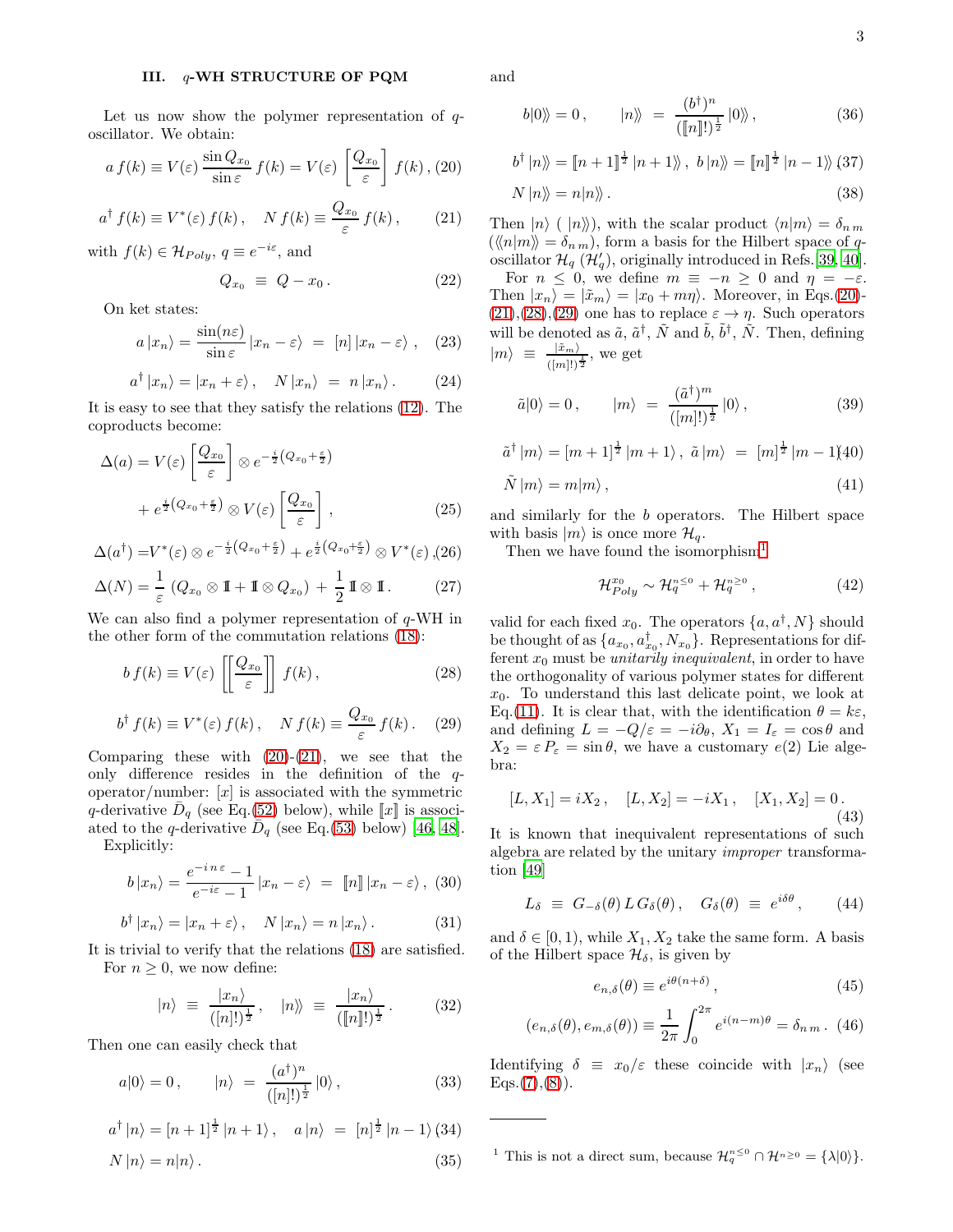The transformation [\(44\)](#page-2-3) corresponds to the one passing from  $Q$  to  $Q_{x_0}$ , introduced in Eq.[\(22\)](#page-2-4) to build the appropriate representation of q-WH. Then,  $\mathcal{H}_{Poly}$  is decomposed into a direct sum of  $\mathcal{H}_{\delta}$ . For each  $\delta$ , such spaces are decomposed as  $\mathcal{H}_q^{n\leq 0} + \mathcal{H}_q^{n\geq 0}$ : then  $\mathcal{H}_{Poly}$  is decomposed into an infinite sum of q-oscillator spaces. Moreover, from the theory of  $E(2)$  representations we know that rational values of  $\delta = n_1/n_2$ , with  $n_1, n_2 \in \mathbb{Z}$ correspond to representation of the  $n_2$ -fold covering of  $E(2)$  Lie group, while irrational values correspond to representations of its universal covering [\[49\]](#page-4-38).

These last considerations represent a basis for the mathematical description of a quantum particle moving on a circle. Although a relationship between such system and PQM has been already pointed out [\[28,](#page-4-29) [29](#page-4-18), [42\]](#page-4-30), here we want to emphasize the importance of q-calculus. One can write the complex map  $z \equiv e^{-i\theta} = e^{-ik\varepsilon}$ , which realizes a compactification. Then, wavefunctions [\(8\)](#page-1-4) are mapped into

$$
\psi_{\delta}(z) = \sum_{n=-\infty}^{+\infty} c_n z^{n+\delta} . \tag{47}
$$

A representation of the q-oscillator on such functions is given by[2](#page-3-1)

$$
a_{\delta} f(z) = \bar{D}_{q}^{\delta} f(z) \equiv \frac{f(qz)q^{-\delta} - f(q^{-1}z)q^{\delta}}{(q - q^{-1})z}, \tag{48}
$$

$$
a_{\delta}^{\dagger} f(z) = z f(z), \quad N_{\delta} f(z) = z \frac{\mathrm{d} f(z)}{\mathrm{d} z} - \delta f(z),
$$
 (49)

or, for b-modes

$$
b_{\delta} f(z) = D_q^{\delta} f(z) \ \equiv \ \frac{f(qz)q^{-\delta} - f(z)}{(q-1)z}, \tag{50}
$$

$$
b_{\delta}^{\dagger} f(z) = z f(z), \quad N_{\delta} f(z) = z \frac{\mathrm{d} f(z)}{\mathrm{d} z} - \delta f(z) . (51)
$$

Note that  $\bar{D}_q^{\delta} z^{n+\delta} = [n] z^{n+\delta}, D_q^{\delta} z^{n+\delta} = [n] z^{n+\delta}$  and that  $\bar{D}_q^{\delta}, D_q^{\delta}$  become the usual *q*-derivatives for  $\delta = 0$ :

<span id="page-3-0"></span>
$$
\bar{D}_q f(z) \equiv \frac{f(qz) - f(q^{-1}z)}{(q - q^{-1})z}, \qquad (52)
$$

$$
D_q f(z) \equiv \frac{f(qz) - f(z)}{(q-1)z}.
$$
\n
$$
(53)
$$

In PQM it is customary to work in a fixed representation (i.e. with a fixed  $x_0$ ) [\[29,](#page-4-18) [33](#page-4-21), [42\]](#page-4-30). A natural choice, which could be related to the time-reversal symmetry [\[38](#page-4-25)], is  $x_0 = 0$ , i.e., precisely  $\delta = 0$ . In this case one recovers the usual Fock–Bargmann representation of the  $q$ -WH [\[35,](#page-4-23) [36,](#page-4-37) [46](#page-4-34), [50](#page-4-39)] and the natural framework is the  $q$ calculus becomes. In fact, the scalar product is generally given by a Jackson integral [\[50\]](#page-4-39)

$$
(f,g) \equiv \int f^*(z)g(z)\mathrm{d}_q\mu(z)\,,\tag{54}
$$

but, as for us  $|z|=1$ , this should be replaced by the standard scalar product of Eq.[\(46\)](#page-2-5), which does not depend from  $\delta$ .

The importance of the q-calculus in PQM can be also appreciated from Eq.[\(11\)](#page-1-3). Indeed, while in the usual momentum representation,  $P$  acts as the multiplication by a standard number,  $P f(k) = k f(k)$ , in the present case

$$
P_q f(k) \equiv P_{\varepsilon(q)} f(k) = \frac{q - q^{-1}}{2 \log q} [k] f(k), \quad (55)
$$

i.e.  $P_q$  multiplies  $f(k)$  by a q-number.

# IV. CONCLUSIONS AND OUTLOOK

We have shown here that the algebra  $q$ -WH is naturally represented in  $\mathcal{H}_{Poly}$ , and that the Hilbert space of PQM is then the sum of Hilbert spaces of the  $q$ -oscillator. In this way we offer here a natural, although non-unique, solution to the problem of defining ladder operators in PQM through the ladder operators of the q-oscillator.

This might have far-reaching consequences, because it would strengthen the candidature of quantum groups as fundamental quantum structures of nature. In fact, reviving in a quantum gravity context the original spirit of the Leningrad school, our results suggest that quantum groups might lend their powerful and well-developed calculus as the natural calculus of PQM in particular, and of quantum gravity in general. For instance, besides the expected impact on LQG, our results might be useful for quantum gravity theories based on discrete fundamental structures [\[44,](#page-4-32) [51,](#page-4-40) [52](#page-5-0)] such as those based on finite-dimensional Hilbert spaces, see, e.g., [\[53,](#page-5-1) [54\]](#page-5-2).

In particular, in the latter works topological inequivalence among different mathematical representations/physical phases is important, and we have shown here that the inequivalence between superselected sectors of  $\mathcal{H}_{Poly}$  is indeed of topological nature, as it stems from the relation of these representations with the representations of the Euclidean algebra  $e(2)$  appearing in the quantization of a particle winding around in a circle. The latter correspondence also points to scenarios of condensed matter analog realizations via lattice crystals [\[49\]](#page-4-38).

Finally, Hopf algebras present many more operations than those introduced here, so we have not exploited their potential physical role. Actually, even the coproduct, that we have duly taken into account here, is not discussed from a physical perspective, as done instead in the applications to quantum fields in curved space of [\[17\]](#page-4-12). In fact, much more could be extracted from these structures, especially in relation to quantum fields at finite temperature [\[55](#page-5-3)] and in turn to the description of spacetime horizons [\[17](#page-4-12)].

#### ACKNOWLEDGEMENTS

A.I. and L.S. acknowledge support from Charles University Research Center (UNCE/SCI/013).

<span id="page-3-1"></span><sup>&</sup>lt;sup>2</sup> Note that, being  $|z|=1$ ,  $d/dz$  is always well-defined, even for  $\delta \neq 0$ .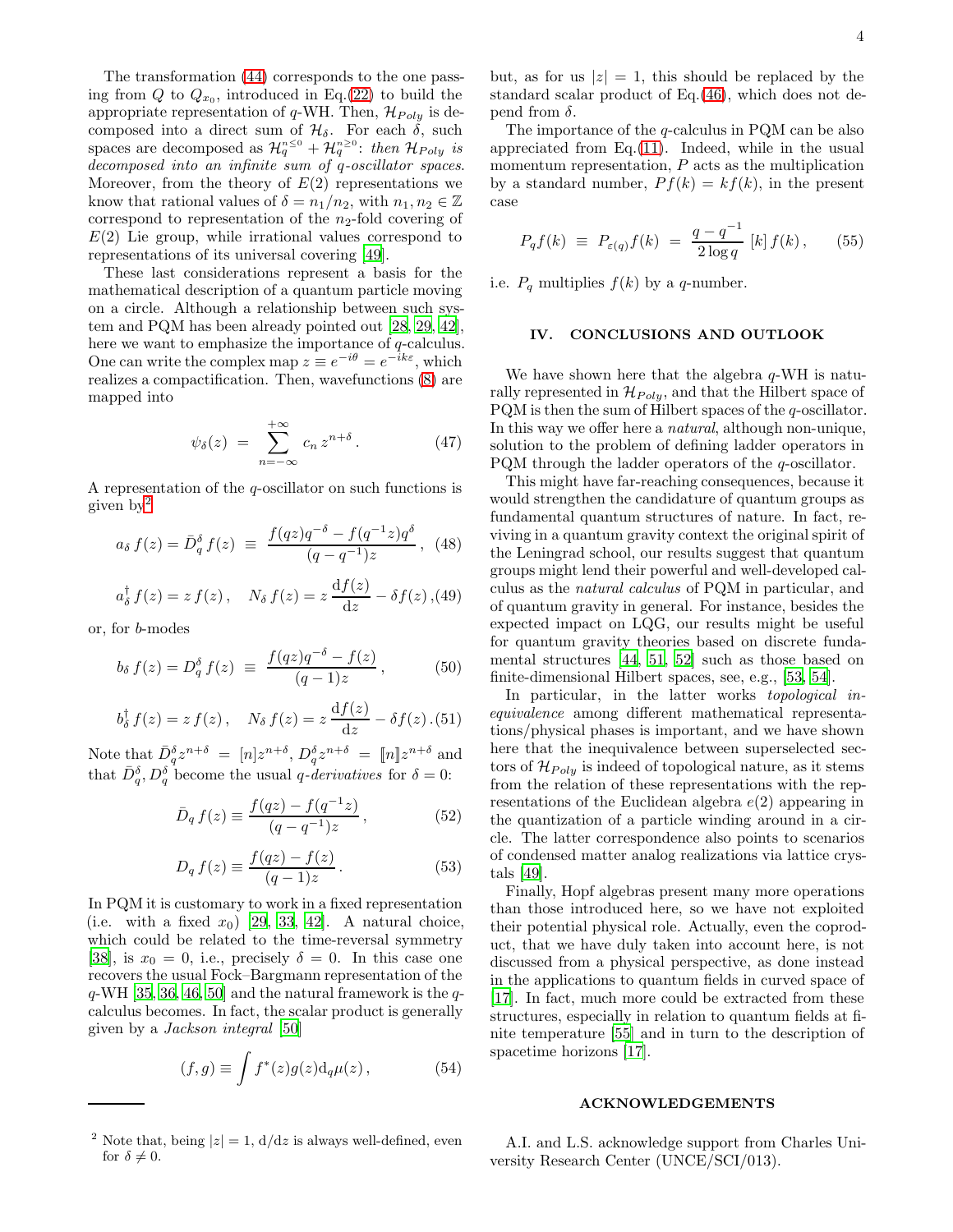### REFERENCES

- <span id="page-4-0"></span>[1] L. D. Faddeev, in *Les Houches Summer School in Theoretical Physics: Recent Advances in Field Theory and Statistical Mechanics* (1982).
- <span id="page-4-1"></span>[2] L. Castellani, J. Wess, and S. italiana di fisica, L. Castellani, J. Wess, and S. Rangua de Bosco,<br>*[Quantum Groups and Their Applications in Physics: Varenna on Lake Como, Villa Monastero, 28 June-8 July 1994](https://books.google.cz/books?id=_b0bZzw426AC)*,<br>Duessed in a of the International School of Dhysics: Varenna ( Proceedings of the International School of Physics "Enrico Fermi" (IOS Press, 1996).
- <span id="page-4-2"></span>[3] S. Majid, *[Foundations of Quantum Group Theory](https://books.google.cz/books?id=AmBsEkulnQEC)*, Online access with purchase: Cambridge Books Online (Cambridge University Press, 2000).
- <span id="page-4-3"></span>[4] Y. Manin, T. Raedschelders, and M. Van den Bergh, *[Quantum Groups and Noncommutative Geometry](https://books.google.cz/books?id=MXFyDwAAQBAJ)*, CRM Short Courses (Springer International Publishing, 2018).
- <span id="page-4-4"></span>[5] Y. I. Manin, *Quantum Groups and Non-Commutative Geometry. Lecture notes de l'Universit`e de Montreal*, Le publications du Centre de Recherches Mathematiques (CRM, 1988).
- <span id="page-4-5"></span>[6] S. Majid, [Class. Quant. Grav.](https://doi.org/10.1088/0264-9381/5/12/010) 5, 1587 (1988).
- <span id="page-4-6"></span>[7] E. Bianchi and C. Rovelli, Phys. Rev. D 84[, 027502 \(2011\),](https://doi.org/10.1103/PhysRevD.84.027502) [arXiv:1105.1898 \[gr-qc\].](https://arxiv.org/abs/1105.1898)
- <span id="page-4-7"></span>[8] S. Major and L. Smolin, Nucl. Phys. B 473, 267-290 (1996).
- [9] K. Noui and P. Roche, [Class. Quant. Grav.](https://doi.org/10.1088/0264-9381/20/14/318) 20, 3175 (2003), [arXiv:gr-qc/0211109.](https://arxiv.org/abs/gr-qc/0211109)
- [10] W. J. Fairbairn and C. Meusburger, J. Math. Phys. **53**[, 022501 \(2012\),](https://doi.org/10.1063/1.3675898) [arXiv:1012.4784 \[gr-qc\].](https://arxiv.org/abs/1012.4784)
- <span id="page-4-8"></span>[11] B. Dittrich, M. Martin-Benito, and S. Steinhaus, Phys. Rev. D **90**[, 024058 \(2014\),](https://doi.org/10.1103/PhysRevD.90.024058) [arXiv:1312.0905 \[gr-qc\].](https://arxiv.org/abs/1312.0905)
- <span id="page-4-9"></span>[12] S. Jalalzadeh, A. J. S. Capistrano, and P. V. Moniz, [Phys. Dark Univ.](https://doi.org/10.1016/j.dark.2017.09.011) 18, 55 (2017), [arXiv:1709.09923 \[gr-qc\].](https://arxiv.org/abs/1709.09923)
- <span id="page-4-10"></span>[13] L. Freidel and E. R. Livine, [Phys. Rev. Lett.](https://doi.org/10.1103/PhysRevLett.96.221301) 96, 221301 (2006), [arXiv:hep-th/0512113.](https://arxiv.org/abs/hep-th/0512113)
- [14] S. Majid, [J. Math. Phys.](https://doi.org/10.1063/1.533331) **41**, 3892 (2000), [https://doi.org/10.1063/1.533331.](https://arxiv.org/abs/https://doi.org/10.1063/1.533331)
- [15] F. Lizzi, M. Manfredonia, F. Mercati, and T. Poulain, Phys. Rev. D 99[, 085003 \(2019\).](https://doi.org/10.1103/PhysRevD.99.085003)
- <span id="page-4-11"></span>[16] F. Lizzi and F. Mercati,  $\kappa$ -poincaré-comodules, braided tensor products and noncommutative quantum field theory (2021), [arXiv:2101.09683 \[hep-th\].](https://arxiv.org/abs/2101.09683)<br>A. Iorio, G. Lambiase, and
- <span id="page-4-12"></span>[17] A. Iorio, G. Lambiase, and G. Vitiello, Ann. Phys. 294[, 234 \(2001\).](https://doi.org/https://doi.org/10.1006/aphy.2001.6195)
- <span id="page-4-13"></span>[18] A. Ashtekar and J. Lewandowski, [Class. Quant. Grav.](https://doi.org/10.1088/0264-9381/18/18/102) 18, L117 (2001), [arXiv:gr-qc/0107043.](https://arxiv.org/abs/gr-qc/0107043)
- <span id="page-4-14"></span>[19] A. Ashtekar, J. Lewandowski, and H. Sahlmann, [Class. Quant. Grav.](https://doi.org/10.1088/0264-9381/20/1/103) 20, L11 (2003), [arXiv:gr-qc/0211012.](https://arxiv.org/abs/gr-qc/0211012)
- <span id="page-4-15"></span>[20] A. Ashtekar and P. Singh, [Class. Quant. Grav.](https://doi.org/10.1088/0264-9381/28/21/213001) 28, 213001 (2011), [arXiv:1108.0893 \[gr-qc\].](https://arxiv.org/abs/1108.0893)
- [21] S. M. Hassan, V. Husain, and S. S. Seahra, Phys. Rev. D **91**[, 065006 \(2015\),](https://doi.org/10.1103/PhysRevD.91.065006) [arXiv:1409.6218 \[astro-ph.CO\].](https://arxiv.org/abs/1409.6218)
- [22] Y. Bonder, A. Garcia-Chung, and S. Rastgoo, Phys. Rev. D **96**[, 106021 \(2017\),](https://doi.org/10.1103/PhysRevD.96.106021) [arXiv:1704.08750 \[gr-qc\].](https://arxiv.org/abs/1704.08750)
- [23] D. Jaffino Stargen, S. Shankaranarayanan, and S. Das, Phys. Rev. D 100[, 086007 \(2019\),](https://doi.org/10.1103/PhysRevD.100.086007)

[arXiv:1907.05863 \[gr-qc\].](https://arxiv.org/abs/1907.05863)

- [24] C. A. Escobar, E. Chan-López, and A. Martín-Ruiz, Phys. Rev. D 101[, 046023 \(2020\),](https://doi.org/10.1103/PhysRevD.101.046023) [arXiv:2001.11059 \[hep-ph\].](https://arxiv.org/abs/2001.11059)
- [25] K. Blanchette, S. Das, S. Hergott, and S. Rastgoo, Phys. Rev. D 103[, 084038 \(2021\),](https://doi.org/10.1103/PhysRevD.103.084038) [arXiv:2011.11815 \[gr-qc\].](https://arxiv.org/abs/2011.11815)
- <span id="page-4-16"></span>[26] A. Garcia-Chung, J. B. Mertens, S. Rast-
- goo, Y. Tavakoli, and P. Vargas Mo-niz, Phys. Rev. D 103[, 084053 \(2021\),](https://doi.org/10.1103/PhysRevD.103.084053) [arXiv:2012.09366 \[gr-qc\].](https://arxiv.org/abs/2012.09366)<br>A. Ashtekar, S.
- <span id="page-4-17"></span>[27] A. Ashtekar, S. Fairhurst, and J. L.<br>Willis. Class. Quant. Gray.  $20.1031$  (2003). Class. Quant. Grav. **20**, 1031 (2003), [arXiv:gr-qc/0207106.](https://arxiv.org/abs/gr-qc/0207106)
- <span id="page-4-29"></span>[28] A. Corichi, T. Vukašinac, and J. A. Zapata, Phys. Rev. D 76[, 044016 \(2007\).](https://doi.org/10.1103/PhysRevD.76.044016)
- <span id="page-4-18"></span>[29] H. A. Morales-Técotl, S. Rastgoo, and J. C. Ruelas, Phys. Rev. D 95, [10.1103/physrevd.95.065026](https://doi.org/10.1103/physrevd.95.065026) (2017).
- <span id="page-4-19"></span>[30] P. Woit, *[Quantum Theory, Groups and Representations: An Introduction](https://books.google.cz/books?id=G248DwAAQBAJ)* (Springer International Publishing, 2017).
- <span id="page-4-20"></span>[31] D.-W. Chiou, [Class. Quant. Grav.](https://doi.org/10.1088/0264-9381/24/10/007) 24, 2603–2620 (2007).
- [32] G. Date and N. Kajuri, [Class. Quant. Grav.](https://doi.org/10.1088/0264-9381/30/7/075010) 30, 075010 (2013), [arXiv:1211.0823 \[gr-qc\].](https://arxiv.org/abs/1211.0823)
- <span id="page-4-21"></span>[33] G. Amelino-Camelia, M. Arzano, M. M. Da Silva, and D. H. Orozco-Borunda, Phys. Lett. B 775[, 168–171 \(2017\).](https://doi.org/10.1016/j.physletb.2017.10.071)
- <span id="page-4-22"></span>[34] V. Husain and A. Kreienbuehl, Phys. Rev. D 81[, 084043 \(2010\),](https://doi.org/10.1103/PhysRevD.81.084043) [arXiv:1002.0138 \[gr-qc\].](https://arxiv.org/abs/1002.0138)
- <span id="page-4-23"></span>[35] E. Celeghini, S. De Martino, S. De Siena, M. Rasetti, and G. Vitiello, Ann. Phys. 241[, 50–67 \(1995\).](https://doi.org/10.1006/aphy.1995.1055)
- <span id="page-4-37"></span>[36] A. Iorio and G. Vitiello, Mod. Phys. Lett. B 08, 269 (1994).
- <span id="page-4-24"></span>[37] M. Fichtmüller, A. Lorek, and J. Wess. Zeitschrift für Physik C Particles and Fields  $71, 533-537$  (1996).
- <span id="page-4-25"></span>[38] K. Kowalski, J. Rembielinski, and L. C. Papaloucas, J. Phys. A 29[, 4149 \(1996\),](https://doi.org/10.1088/0305-4470/29/14/034) [arXiv:quant-ph/9801029.](https://arxiv.org/abs/quant-ph/9801029)
- <span id="page-4-26"></span>[39] L. C. Biedenharn, J. Phys. A 22[, L873 \(1989\).](https://doi.org/10.1088/0305-4470/22/18/004)
- <span id="page-4-27"></span>[40] A. J. Macfarlane, J. Phys. A **22**[, 4581 \(1989\).](https://doi.org/10.1088/0305-4470/22/21/020)
- <span id="page-4-28"></span>[41] T. Thiemann, *[Modern Canonical Quantum General Relativity](https://doi.org/10.1017/CBO9780511755682)*, Cambridge Monographs on Mathematical Physics (Cambridge University Press, 2007).
- <span id="page-4-30"></span>[42] J. Berra-Montiel, E. Castellanos, A. Molgado, and J. Trinidad-García, [Mod. Phys. Lett. A](https://doi.org/10.1142/s0217732321500450) 36, 2150045 (2021).
- <span id="page-4-31"></span>[43] G. Kunstatter, J. Louko, and J. Ziprick, Phys. Rev. A 79, [10.1103/physreva.79.032104](https://doi.org/10.1103/physreva.79.032104) (2009).
- <span id="page-4-32"></span>[44] P. Jizba, H. Kleinert, and F. Scardigli, Phys. Rev. D 81[, 084030 \(2010\),](https://doi.org/10.1103/PhysRevD.81.084030) [arXiv:0912.2253 \[hep-th\].](https://arxiv.org/abs/0912.2253)
- <span id="page-4-33"></span>[45] E. Celeghini, M. Rasetti, and G. Vitiello, [Phys. Rev. Lett.](https://doi.org/10.1103/PhysRevLett.66.2056) 66, 2056 (1991).
- <span id="page-4-34"></span>[46] A. Klimyk and K. Schmüdgen, *[Quantum Groups and Their Representations](https://books.google.it/books?id=YaLwCAAAQBAJ)* , Theoretical and Mathematical Physics (Springer Berlin Heidelberg, 2012).
- <span id="page-4-35"></span>[47] E. Celeghini, T. D. Palev, and M. Tarlini, [Mod. Phys. Lett. B](https://doi.org/10.1142/S021798499100023X) 5, 187 (1991).
- <span id="page-4-36"></span>[48] V. Kac and P. Cheung, *[Quantum Calculus](https://books.google.cz/books?id=mK8HXHSTbB0C)*, Universitext (Springer New York, 2001).
- <span id="page-4-38"></span>[49] H. A. Kastrup, Phys. Rev. A **73**[, 052104 \(2006\),](https://doi.org/10.1103/PhysRevA.73.052104) [arXiv:quant-ph/0510234 \[quant-ph\].](https://arxiv.org/abs/quant-ph/0510234)
- <span id="page-4-39"></span>[50] E. Damaskinskii and P. Kulish, J Math Sci 62[, 2963–2986 \(1992\).](https://doi.org/10.1007/BF01097496)
- <span id="page-4-40"></span>[51] H. Kleinert, [Annalen der Physik](https://doi.org/10.1002/andp.19874990206) 499, 117 (1987).